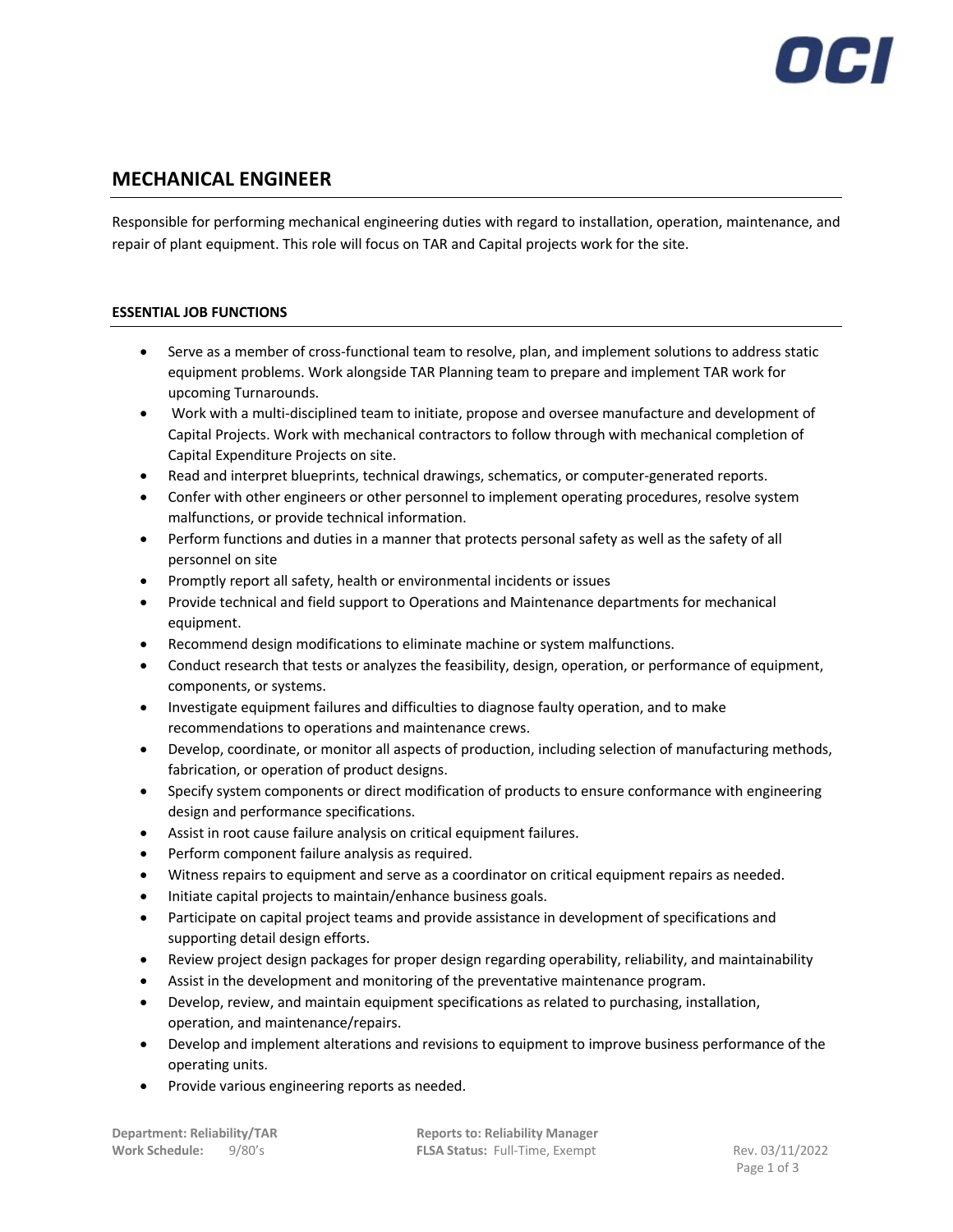# 70 H

- Assists other Departments as necessary.
- All other duties and responsibilities as assigned.

#### **QUALIFICATIONS**

#### **Education, Experience, and/or Training**

- Bachelor's degree in Mechanical Engineering required.
- Minimum of 8 years of engineering experience in the Chemical Industry field or equivalent
- Minimum of 8 years' experience working in an industrial manufacturing environment.
- Fertilizer manufacturing experience a plus

#### **Knowledge, Skills, and Abilities**

- Requires working knowledge of relevant ASME and API codes.
- Certification in relevant ASME and API codes is a benefit
- This individual shall possess a sound knowledge of fixed equipment as well as a knowledge of inspection activities/techniques.
- Knowledge of corrosion mechanisms and materials is desired.
- Ability to read and interpret P&IDs, isometric drawings, and Corrosion Control Diagrams.
- Experience in writing procedures
- Demonstrated technical leadership related to fixed equipment.
- Knowledge of risk-based inspection software programs and best practices
- Ability to use personal computer software for word processing, spreadsheet and database applications.
- Be able to work independently (while still possessing good teamwork ability).
- Ability to gather and evaluate complex information.
- Ability to work and make decisions in a fast paced, high stress environment.
- Provide attention to detail and ability to produce results.
- Ability to interact with team members and meet strict deadlines.
- Strong verbal and written communication skills.

#### **ELIGIBILITY REQUIREMENTS**

Employment is contingent upon the successful completion of a background check, pre-employment physical and drug screen. In addition to the following:

#### **SECURITY CLEARANCE REQUIREMENTS**

- Transportation Workers Identification Credential (TWIC)
- Maintain a valid driver's license and ensure HR has a current copy on file

#### **SOFTWARE**

- Proficiency in Microsoft Office, including Excel required.
- Experience with SAP a plus

#### **PHYSICAL**

- The employee must be able to lift and/or move up to 50 pounds.
- Requires sitting, standing and walking for extensive periods of time.
- Requires working under stressful conditions or working irregular hours.

**Department: Reliability/TAR Reports to: Reliability Manager Work Schedule:** 9/80's **FLSA Status:** Full-Time, Exempt Rev. 03/11/2022